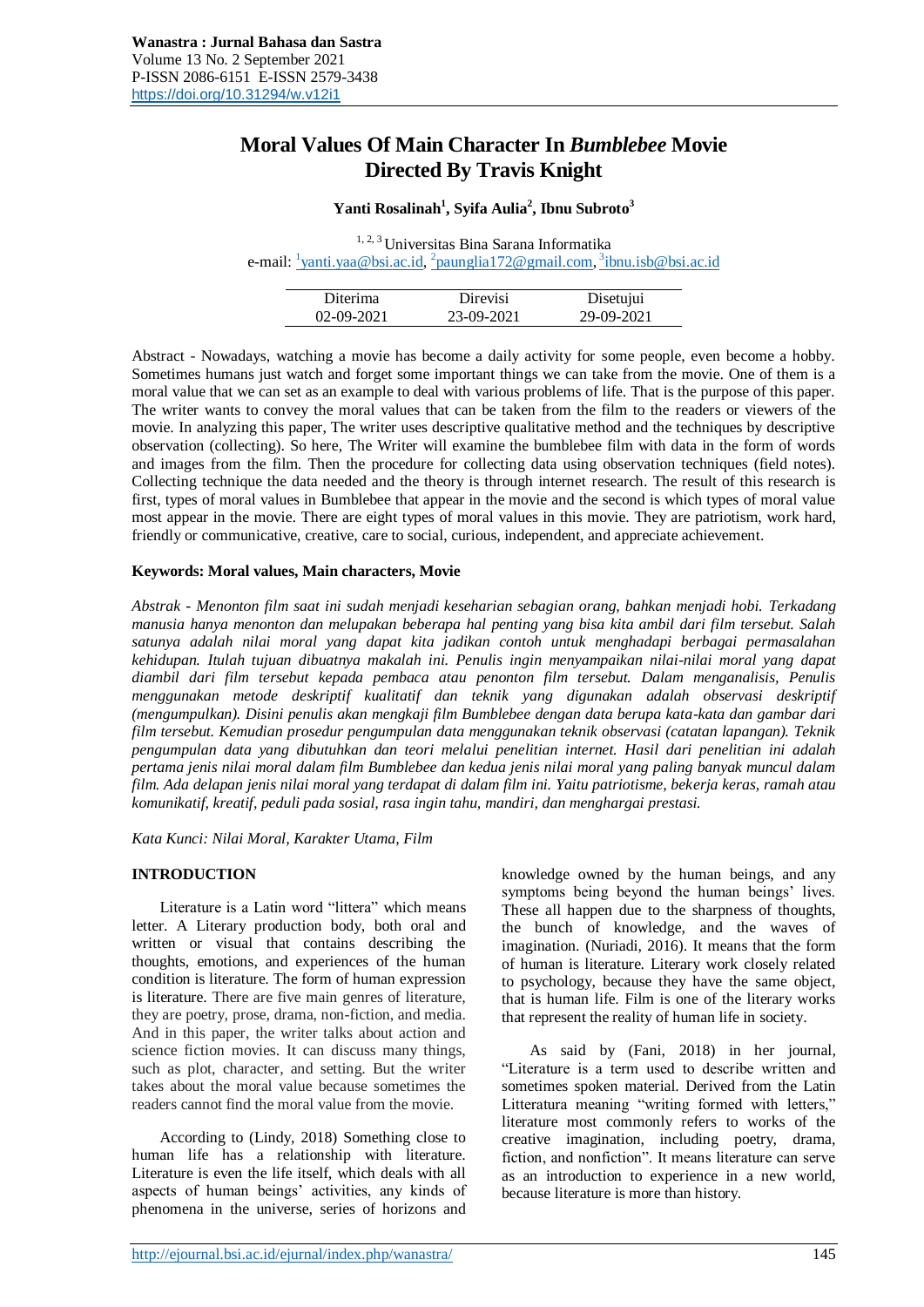While (Am, Y. T., Kuncara, S. D., & Setyowati, 2017) said that "The literary influence in the movie is one of the developments in the movies. The development of literature in the movies itself can be seen by seeing the fact that many movies are made based on the story in a literary work". That means the influence of literature in film is one of the film developments that can be seen based on the fact that many films are made based on a literary work.

In other side, According to (Effendi, 2015) "Literature is a creative, an art; the other, if not precisely a science, is a species of knowledge or of learning." (Wellek, Rene; Warren, 1948). It means literature is a creative art or an art of creativity, and literature is also a part of learning or of knowledge.

From all the statements above, it can be concluded that literature is the creative commitment of a work of art related to human life. And one type of literary work is a movie. In this paper, the writer analyzes the moral values of the movie or film. Sometimes humans just watch and forget some important things we can take from the movie. One of them is a moral value that we can set as an example to deal with various problems of life. For example, such as caring for each other living creatures and the environment, being responsible for what is ordered, being kind to anyone, not being prejudiced, and so forth. It all includes the moral values that can be imitated by the audience to be applied in everyday life that will be valuable in the family and environment.

In doing this research, the writer has found the previous research finding that gives inspiration to the writer about the moral value found in *Bumblebee*  movie. These research are as follows.The first is the research by Danesa Ismiyana Noumiyanti titled, "Character Values in Zootopia Movie Directed by Byroon Howard and Rich Moore". The second previous research is by Mohamad Zaenuri Arif and Asih Kuswandari, titled "An Analysis of Moral Value In the Movie Entitled "Saving Mr. Banks" Based on Its Intrinsic Value".

The difference from this paper is *Bumblebee*  movie is one of the movie that has many moral lessons. The movie tells us about love, caring for each other, responsibility, and patriotism. Audiences can get many lessons from this movie. One of the powerful lessons from this movie is care. Care to social, care for each other, helping each other, being kind to everyone, and not forgetting the responsibility assigned to him.

The reason the writer analyzes moral values is because moral values are very important and influential in human life and the writer wants to convey the moral values that can be taken from the

film to the readers and viewers of *Bumblebee* movie. Therefore, here the writer will analyze the moral values in this movie from the main characters Charlie Watson and Bumblebee.

# **RESEARCH METHODOLOGY**

This paper uses a descriptive qualitative method according to (M, 2010) wrote that the qualitative descriptive design facilitates a "comprehensive summary of an event in the everyday terms of those events". So the qualitative descriptive study illustrates a summary of an event accurately or comprehensively. The techniques of the study were<br>related to (Sugivono, 2011)by descriptive related to  $(Sugiyono, 2011)$ by observation (collecting). So here, the writer will examine the bumblebee film with data in the form of words and images from the film. The procedure for collecting data is using observation techniques (field notes) and internet research.

The procedure of analysis begins with the writer chooses one of the best films from many good films and watches it many times to make sure the writer knows the story and the moral values in the film. By using theory from (Mulyasa, 2009) about moral values, each data is then explained fully. The final procedure is the writer finds the material and references relate to *Bumblebee* movie and then the writer finds out what moral values are contained in the *Bumblebee* movie and the moral values most often shown in *Bumblebee* movie. After analyzing it, the writer concludes about moral values that could be taken away as a lesson or positive things for human life for the viewers, the readers, and for human life.

# **FINDING AND RESULT**

According to Mulyasa, there are eighteen types of moral values. But, in this movie, the writer found 8 types of moral value. They are patriotism, work hard, friendly or communicative, creative, care to social, curious, independent, and appreciate achievement. In this part, the writer will explain how and when did the moral values appear in the movie.

# 1. Patriotism

Patriotism is ways of thinking, behaving, and acting that show loyalty, care, and high respect for the language, physical environment, social culture, economy, and politics of the nation. Patriotism appears when one's behavior shows loyalty, care, and high respect for the nation. For example, never give up and be willing to sacrifice for the benefit of the nation and state.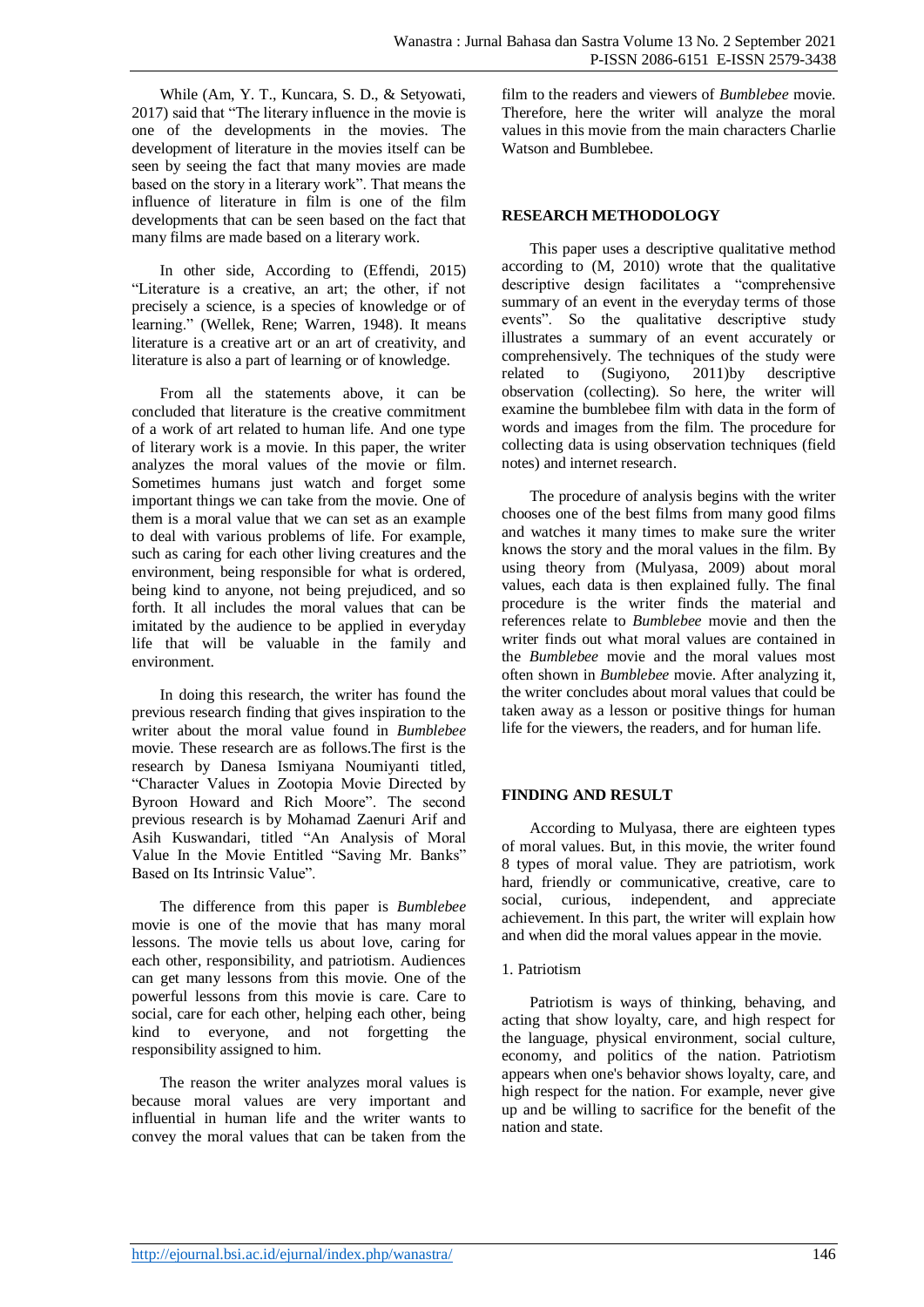

Figure 1. When B-127 Attacked the enemies (0:01:27)

B-127 : **"Optimus, this is our home! We have to fight for it."**

Optimus : "We will fight on, but we must find refuge first"

Optimus : "I've found a planet that's well hidden. Earth. You will travel there and establish a base for us. Once we've gathered the others, we'll join you. You must protect the planet. If the *Deceptions* find it, then our people are truly finished. Now go!"

There was a big war between the Deceptions and Autobots. deceptions want to take Cyberton (where the Autobots live) from the Autobots. At that time the B-127 arrived late to help Optimus because of traffic. However, after arriving at Cyberton, B-127 immediately attacked all enemies and approached Optimus. Then Optimus gave the task to B-127 to go to Earth to find a safe place that can be inhabited by the Autobots.

The writer can find patriotism in B-127's character because, in the scene, he fought against enemies who had destroyed his residence and nation, and based on the dialog *"Optimus, this is our home! We have to fight for it"* he said that he would continue to fight against enemies to take back their home. B-127 is a brave robot does not give up easily in fighting enemies, and is willing to sacrifice for the nation and country. Those are the qualities that show patriotism.

### 2. Work hard

Work hard is behavior that shows earnest effort in overcoming various learning barriers and tasks, and completing tasks properly. For example, study hard, have the will to try, do not give up when you get a failure and do not stop trying, discipline on time or not getting used to stalling, able to motivate, be brave towards all kinds of risks that exist, and have a positive belief such as being sure to succeed.



Figure 2. Charlie fixing the car (0:25:38)

Uncle Hank : "That's no deal. That's just you taking my car"

Charlie : **"If I can start it, I keep it and and I work here every day for a year. I'll scrub the grease off the floors, okay?"**

One day before Charlie's birthday, Charlie went to the Uncle Hank's garage and found a Yellow VW Beetle there. Tomorrow, Charlie decided to fix that car and ask Uncle Hank to give her the car if she can fix it, she even offered to help Uncle Hank clean the garage every day and work every day for a year for that car. Then Charlie was worked hard to fix that car until finally, she did it. She fixed the car, and brought that car to her home.

The writer can find Work Hard in Charlie's Character. Work Hard appear from Charlie's character because she wants the car. When she wants something and believes that she can do it, she will work hard to get it. From the dialog *"If I can start it, I keep it and—and I work here every day for a year. I'll scrub the grease off the floors, okay?"* the writer can say that Charlie is a hard worker because she has the will to try, she doesn't give up when fixed the car, and she brave towards all kinds of risks that exist like as she said that she will works every day in that garage just for the car. She is also has a positive belief that she will be a success in fixing that broken car.

### 3. Friendly or communicative

Friendly or communicative is meant that actions show pleasure in talking, hanging out, and working with others. For example, when you meet a new friend at school or wherever, you introduce yourself to him, talk to him to get to know each other. Such as loves to interact with people from around the world, likes to make friends with anyone without choosing, or likes to work with others. It's also friendly or communicative.

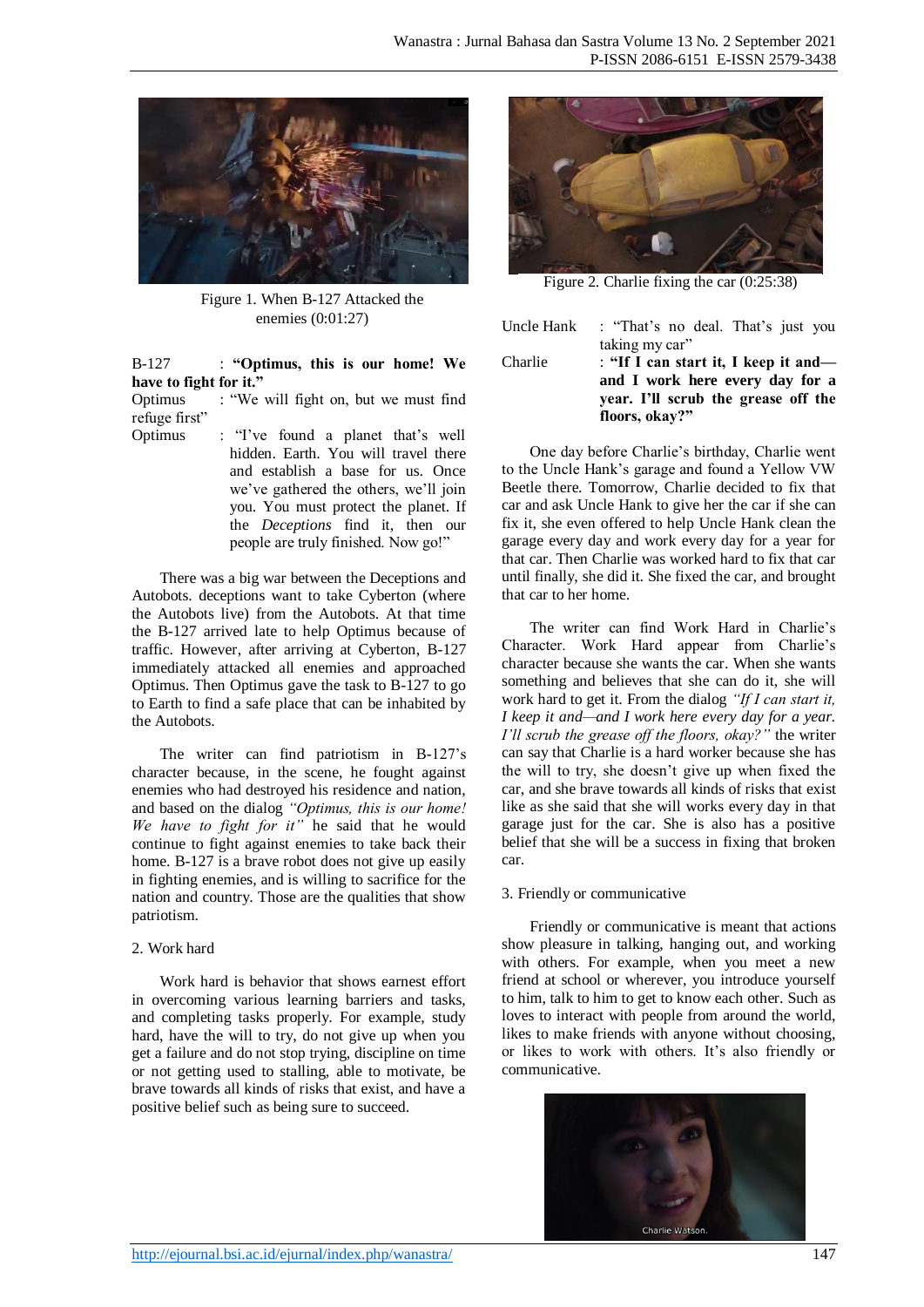Figure 3. Charlie introduce herself (0:31:44)

| Charlie          | : "Oh I am Charlie. Charlie<br>Watson. I'm eighteen. Today,<br>actually, it's my birthday today. |
|------------------|--------------------------------------------------------------------------------------------------|
|                  | What's your name?"                                                                               |
| <b>Bumblebee</b> | : (Shook his head)                                                                               |
| Charlie          | : "You don't know or you don't                                                                   |
|                  | have a name?"                                                                                    |
| Charlie          | : "You sound like a little<br>bumblebee. And I'm gonna call<br>vou that from now<br>on.          |
|                  | <b>Bumblebee.</b> It matches to your<br>outfit too"                                              |

After she brought her car to her home and put it in the garage, suddenly at the bottom of the car there was something hit the floor. A surprising thing happened, the car turned into a robot. Afraid of the robot being evil, Charlie, who was still surprised, tried to open the garage door and wanted to leave. But when she saw that the robot was very innocent and afraid of her, Charlie closed the door again and approached the robot. Charlie asked if he could understand the language and asked who he was and where he came from. Then after being appointed by Bumblebee, Charlie introduced herself starting from her name, and also her age.

The writer saw it as friendly or communicative moral value because based on the dialog *"Oh I am.. Charlie. Charlie Watson. I'm eighteen. Today, actually, it's my birthday today. What's your name?"*, Charlie introduces herself, her age and even she said today was her birthday. Charlie tells about herself to Bumblebee. With a very friendly Charlie opened the conversation with the robot, she even gave the robot a name, Bumblebee.

#### 4. Creative

Creative is when think and do something to produce a new way or result from something you already have. There are so many examples of creative behavior, for example, changing used goods that are not used into something that can be used or change goods that are damaged and cannot be used into something new and can be used and also change natural goods that are not used into something which can be used like making bags from leaf material.



*Figure 4. Charlie fix Bumblebee's broken radio*

| <b>Bumblebee</b>            | : (Watching Charlie's video)                                                                             |
|-----------------------------|----------------------------------------------------------------------------------------------------------|
| Charlie<br><b>Bumblebee</b> | : "No. why did you play this?!"<br>: (Feeling afraid)                                                    |
| Charlie                     | : "I'm sorry, just---, I finished. Let's<br>see we got something" (take a<br>chair and put in the radio) |
| Charlie                     | : "Okay. OkayAlright. Oh my<br>god! Yes! It worked!" (Happy)                                             |

After returning from the forest and returning home, according to his promise Charlie will justify the damaged Bumblebee radio so that it can function properly again. While Charlie was fixing the broken radio, Bumblebee watched television. Then, Bumblebee saw a cassette with the words *"Charlie Dive Meet"*. Bumblebee watched it but when Charlie found out, Charlie scolded Bumblebee for watching the tape. Bumblebee was afraid of that, then Charlie apologized and gave the radio she had fixed. How happy Charlie was when she got the radio working again.

It can be conclude that Creative appears because Charlie fixes the broken car into something that can be used again. Based on dialogue *"Okay. Okay..Alright. Oh my god! Yes! It worked!"* explain that Charlie did it, she succeeded in fixing the radio. As the writer said before, change goods that are damaged and cannot be used into something new and can be used is creative behavior. This shows that Charlie is a creative teenager.

### 5. Care to social

Care to social is about the attitudes and actions that always want to assist other people and communities in need. For example, helping each other, helping people who are in distress, empathizing with others, sharing with others, participating in entertaining people who are in disaster or comforting someone sad, and many more. If you a kind-hearted person you'll love helping people.



*Figure 5. Charlie rescued Bumblebee*

| Shatter   | : "No." (try to kill Charlie)        |
|-----------|--------------------------------------|
| Bumblebee | : (attack Shatter)                   |
| Shatter   | : "After I kill you. I kill her!"    |
| Bumblebee | $:$ (blow up the water dike)         |
| Shatter   | : "Ha-haa! You missed!" (looking the |
|           | dike) "You'll kill us both!"         |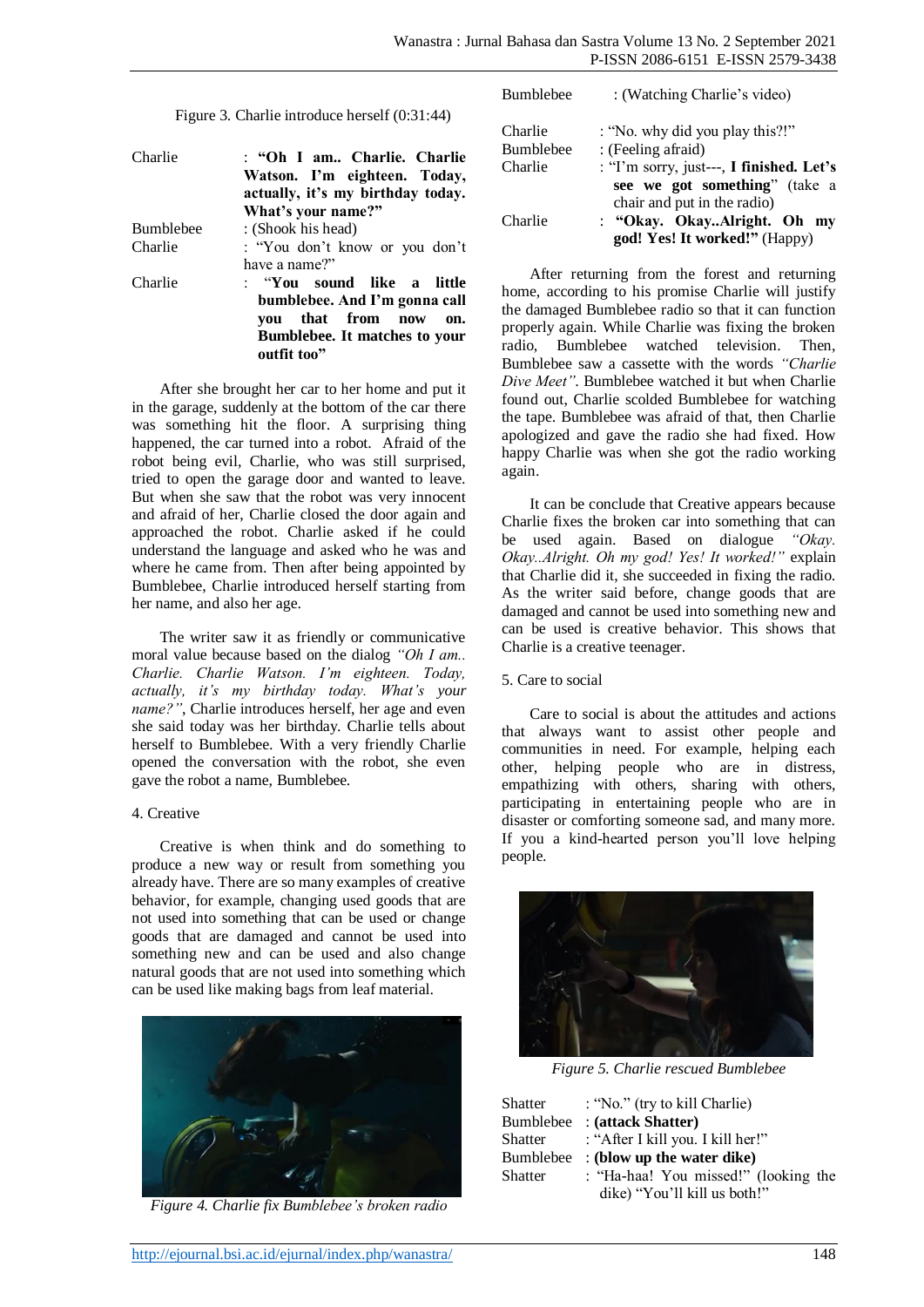#### Charlie : "Bumblebee!" Charlie : **(turn into water and safe Bumblebee)**

Charlie could not see Bumblebee struggling alone. Charlie also helped Bumblebee by climbing the tower to cancel the *Deceptions* plan that sent transmissions to his planet to send soldiers to Earth and destroy the Earth. when Charlie reached the top and wanted to deactivate the transmission, Shatter who saw Charlie trying to thwart her plan immediately wanted to shoot Charlie. However, the attempt failed because Bumblebee attacked Shatter so she could not hurt Charlie. Furious with that, Shatter beat Bumblebee to the point of weakness. Shatter threatened to kill Charlie after killing Bumblebee. Unable to fight Shatter and afraid of Charlie being hurt, Bumblebee decides to shoot the water embankment in front of him which can make them both die. They both sank. Charlie, who saw Bumblebee drowning, finally gathered the courage to dive and helped Bumblebee even though she hadn't been diving for a long time after her father's death.

It can be conclude that care for society appears because they care for each other. Bumblebee does not want something bad happened to Charlie, also with Charlie. In dialog explain that Bumblebee shoots the water embankment to help Charlie and Charlie diving to help Bumblebee. As the writer explains before that care to society can be helping someone or people. That is the behavior shown by Charlie and Bumblebee, helping each other. Helping is Caring.

### 6. Curious

Curious is when attitudes and actions always try to find out deeper and broader than something that is learned, seen, and heard. Everyone must have a curiosity even though the slightest. There are many kinds of curiosity such as curiosity about the lesson, or curious to learn more in something that has been learned, curious about something that has never been found, and one of them is curious about someone, and many more.



*Figure 6. Charlie asked many questions to Bee*

| Charlie | : "It sucked being couped up in a VW  |
|---------|---------------------------------------|
|         | all day, huh?"                        |
| Charlie | : "Is there-- anyone can help you?"   |
| Charlie | : "Do you have a family? You know,    |
|         | like a mom, dad, or siblings. You all |

love each other or drive each other crazy and you can't wait to get away and start your own life."

After teaching Bumblebee some things that should and should not be done, they walk around the forest. At that moment Charlie asked Bumblebee a lot of questions. But because Bumblebee could not speak, Bumblebee did not answer. But Charlie didn't stop asking questions about deep things. Then Bumblebee shows Charlie his broken part and asks him to fix it.

Based on the dialog above, the writer can saw that Curious appeared when Charlie asked many things to Bumblebee because she wants to know about him. As the writer explained before there are many kinds of curiosity and one of them is curious about someone. It also shows curiosity. Charlie was so curious about Bumblebee, Bumblebee's life, Bumblebee's family, Bumblebee's feeling for being a yellow VW Beetle, she wants to know all about him. She wants to know Bumblebee more deeply.

## 7. Independent

Independent is attitudes and behaviors that do not easy depend on others in completing tasks. There are many examples of independent attitudes that can be used as lessons. Like not always dependent on others for example not depend on parents to pay for your life. Utilizing time as well as possible also includes an independent attitude, if you cannot manage your time you will never live independently because it means you cannot manage yourself.



Figure 7. Charlie wants to go to work (1:06:02)

| Charlie | : "Come on now, buddy. I gotta go to<br>work, okay?"                                                                                                 |
|---------|------------------------------------------------------------------------------------------------------------------------------------------------------|
| Charlie | : "Bee, listen to me. You need to stay in<br>the garage, okay?"                                                                                      |
| Charlie | : "After what happened last night, I'm<br>pretty sure the cops will be looking<br>for you. And you don't exactly want<br>it. I'll be back, alright?" |
| Charlie | : "Here. You're taking my pop-tart"<br>(give her bread to Bumblebee)                                                                                 |

In the morning, Charlie, who was ready to work, immediately ate pop-tart as his breakfast. Before leaving for work she approached Bumblebee and said good-bye to work. Bumblebee opened the door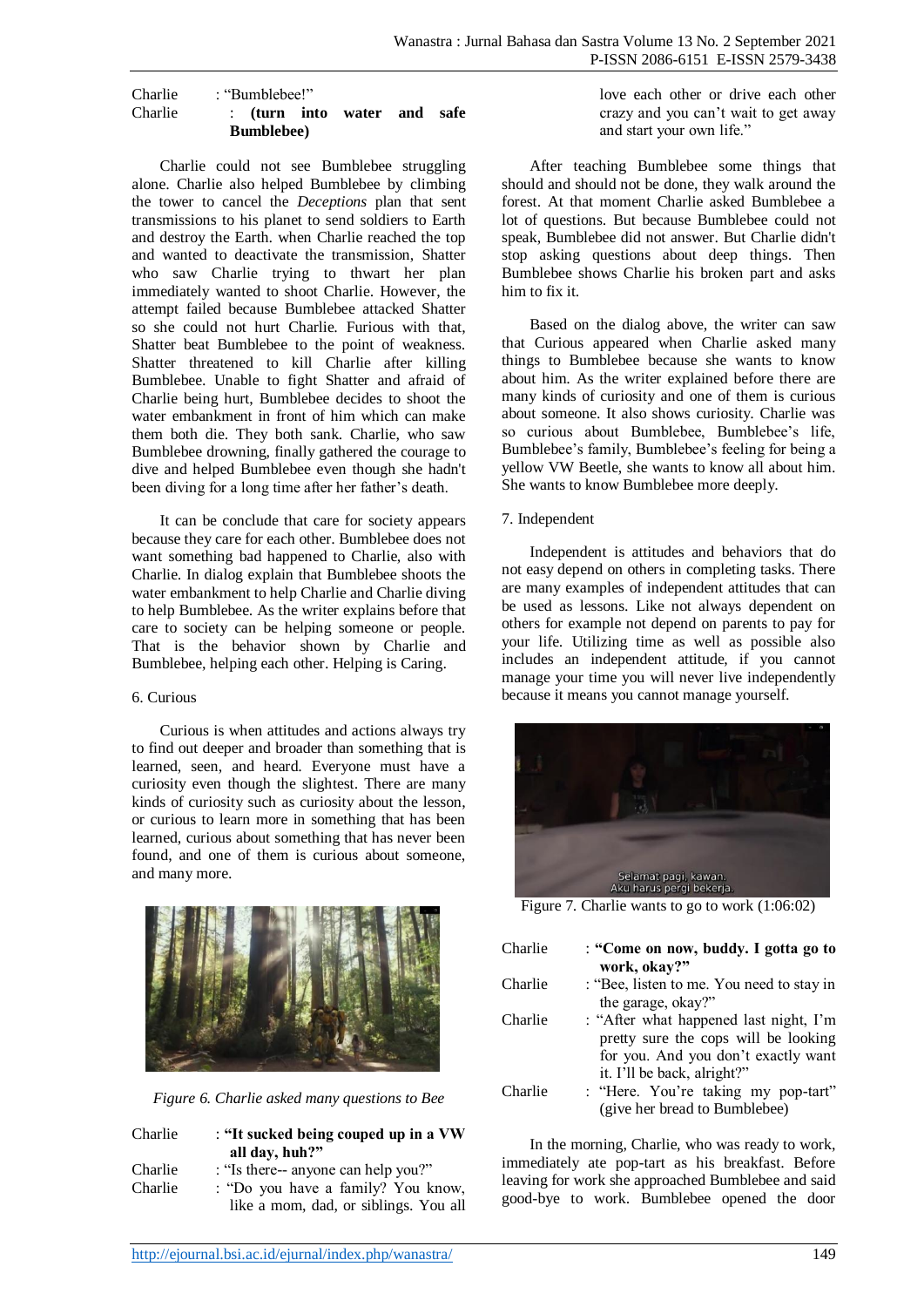thinking that Charlie would go with him. But apparently not, Charlie told Bumblebee to stay in the garage because surely the cops were looking for him for what had happened last night by Bumblebee. Charlie covered Bumblebee's body with a large cloth. Then she gave Bumblebee his pop-tart.

From the dialogue above we can know that the emergence of an independent attitude because Charlie also works to make the income that she can use for his needs. Previously The Writer has explained that independence does not always depend on others. Charlie does not depend on his parents' income, she works for herself, she can also arrange the time when she has to get up to work. It is proof that she is an independent girl.

### 8. Appreciate achievement

Appreciate Achievements are attitudes and actions that encourage him to produce something useful for society, and recognize, and respect the success of others. For example, respect, appreciate things that have been made by someone, appreciate the work of others, appreciate the efforts of others, be fair, do not insult or ridicule, give support, respect the opinions of others. If the school environment respects the teacher who is teaching in front of the class.



Figure 8. Charlie said Bumblebee was Genius (0:57:11)

| Memo<br>from?"   | : "So you've no idea where he came                                                                                            |
|------------------|-------------------------------------------------------------------------------------------------------------------------------|
| Charlie          | : "No idea"                                                                                                                   |
| Memo<br>cops?"   | : "Have you tought about calling the                                                                                          |
| Charlie          | : "What are they gonna do, Memo?<br>They just gonna send him away to<br>lab and do weird science<br>a.<br>experiments on him" |
| <b>Bumblebee</b> | : "Weird science~", "Plastic tubes<br>and pots and pans" (Switching over<br>the radio channel)                                |
| Charlie          | : "You're getting pretty good with<br>that radio dial, Bee"                                                                   |
| Memo<br>hoo"     | : "DJ Bumble in the house! Woo-                                                                                               |
| Charlie          | : "Is that why you're always messing<br>with the dial? You're trying to<br>teach yourself how to talk, aren't<br>vou?"        |

| <b>Bumblebee</b> | : (Still switching over the radio |
|------------------|-----------------------------------|
| channel)         |                                   |
| Memo             | : "No way!"                       |
| Charlie          | : "Oh my god, Bee! You're genius! |
|                  | You're an actual genius!"         |

Charlie, Bumblebee, and memo go around to play together. On the trip, Memo asked about where Bumblebee came from, but Charlie also didn't know. Then Memo proposes Charlie to contact the police and Charlie refuses because they will do strange science experiments on Bumblebee. And at that moment Bumblebee played the song instead of talking by playing the radio channel. Charlie praised Bumblebee and finally understood that Bee had been trying to talk to them using his radio.

The writer saw it as appreciate achievement moral value because based on the dialog *"Oh my god, Bee! You're genius! You're an actual genius!"*  that shows appreciation Bumblebee. Charlie appreciates Bumblebee who was so creative because he speaks using radio. Exactly speaks to Charlie and Memo by switching over the radio channel. As the writer said before, appreciate the efforts of others. Charlie appreciated Bumblebee by saying that he was a genius and he was an actual genius.

### **A. Types of Moral Values Which Most Appear in** *Bumblebee* **Movie**

In this part, the writer will discuss about moral values that most appear in *Bumblebee* movie according to Mulyasa. They are work hard, creative, care to social, and curiosity.

### 1. Work Hard

In this movie, work hard can be found when Charlie didn't stop fixing the broken car.



Figure 9. When Charlie working hard to fix the broken car (0:17:48)

Work hard in this movie could be describe in scene and dialog as follow:

| and dialog as follow. |                                       |
|-----------------------|---------------------------------------|
| Charlie               | : "Hi, Uncle Hank"                    |
| Uncle Hank            | : "Are you still working that damn    |
|                       | car?"                                 |
| Charlie               | : "Are you still working on that damn |
|                       | personality?"                         |
| Charlie               | : "What do you have for me?"          |
|                       |                                       |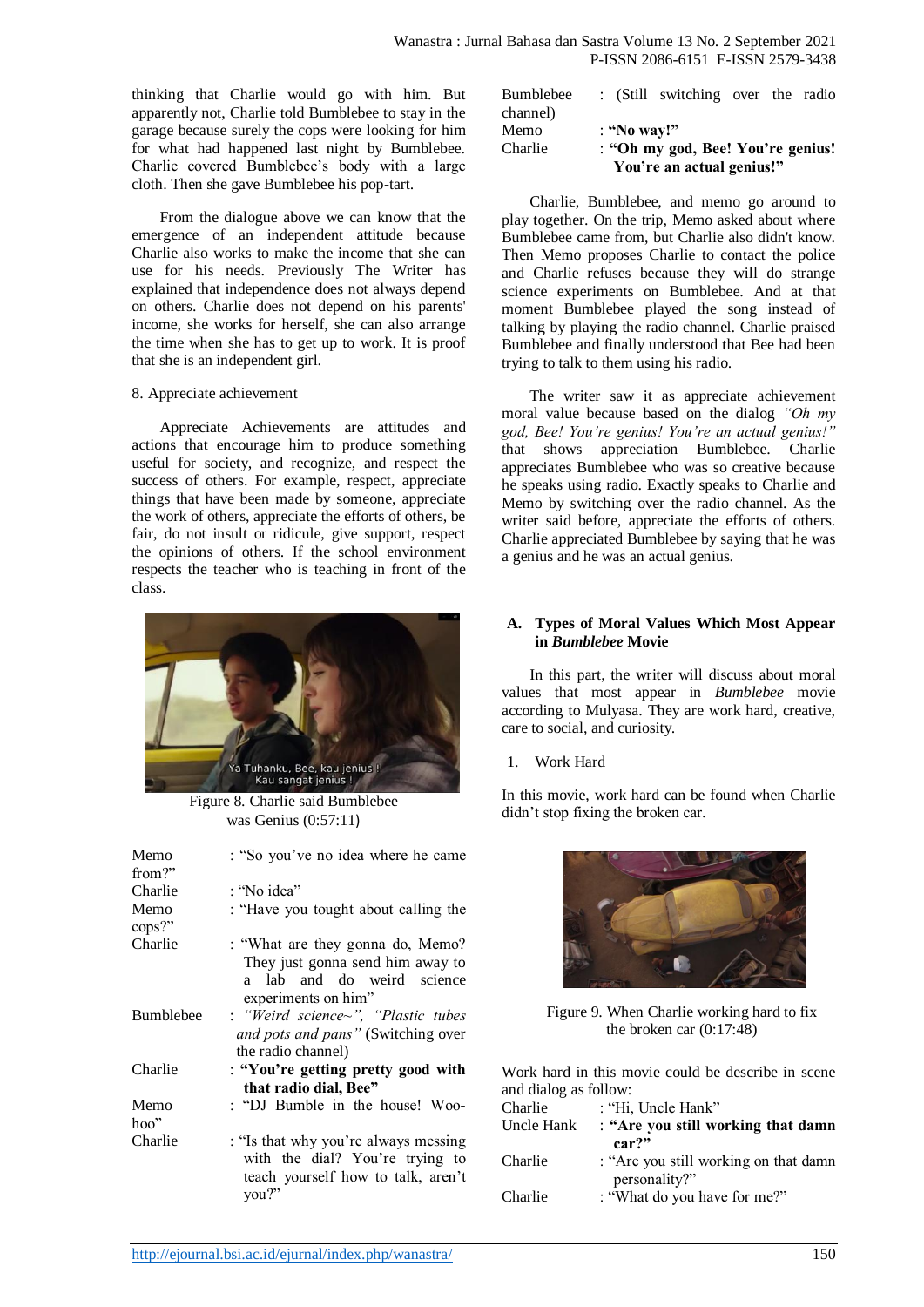| Uncle Hank | : "Whatever you want. The Russians" |
|------------|-------------------------------------|
|            | on the blow us all the hell.        |
|            | anyway."                            |
| Charlie    | : "That's the spirit"               |

Charlie comes to Uncle Hank to take machine tools for fixing her car. She also takes a boat machine which is not used. Uncle Hank said that Charlie always works for that broken car. She often comes there just for the new tools that she can use to fix the car. She had one of her father's car, but it broke down. So, she has to fix it until it's fully operational again.

Work hard is behavior that shows earnest effort in overcoming various learning barriers and tasks, and completing tasks properly. According to Gunawan, hard work is a behavior that shows earnest effort in overcoming various obstacles in order to complete a task (study/work) as well as possible.

In this dialog, the writer can saw work hard from Charlie's Character. Uncle Hank also knows that Charlie never gives up on fixing her father's car until it can work again. Charlie really wants a car, she had one of her father's car, but it broke down. So, she has to work hard to make it true. Work hard in this movie could be describe in scene and dialog as follow:



Figure 10. When Charlie fix a yellow VW Beetle (0:25:38)

| Charlie<br>Uncle Hank<br>Charlie | : "I want the Beetle"<br>: "What?"<br>: "The yellow beetle. I want it. I'll<br>make you a deal. If I get that<br>thing started, its fine"                                                                 |
|----------------------------------|-----------------------------------------------------------------------------------------------------------------------------------------------------------------------------------------------------------|
| Uncle Hank                       | : "That's no deal. That's just you<br>taking my car"                                                                                                                                                      |
| Charlie                          | : "If I can start it, I keep it and—<br>and I work here every day for a                                                                                                                                   |
| Charlie                          | year. I'll scrub the grease off the<br>floors, okay?"<br>: "I'll pick up and organize every<br>scrap of paper in this place. I'll<br>detail your horrible,<br>even<br>disgusting toilets. Please, it's my |
| Uncle Hank                       | birthday"<br>: "Sorry, no deal. Cause we ain't<br>hiring"                                                                                                                                                 |

It was Charlie's Birthday. Charlie comes again to Uncle Hank and decided to take the Beetle. She asked to Uncle hank to give her the yellow beetle and she will be working in a garage instead. But Uncle

Hank gives that broken car for free as her birthday gift. Charlie started to fix that car and pray to god, hope the car will work again. Eventually, the car was right and she took it home.

In this dialog, the writer can saw work hard from Charlie's Character. Charlie really wants that VW Beetle car. Based on the dialogue "*If I can start it, I keep it and—and I work here every day for a year. I'll scrub the grease off the floors, okay?"* She promised that she will work every day in the garage and clean all if she can take Bumblebee when she can fix it. She needs to work hard to get that car and for fixing the car

2. Creative

It appeared when Charlie and Bumblebee walk around and Charlie knew about Bumblebee's broken radio because attacked by *Deceptions*, Charlie creatively fixes the radio. Creative also appeared in Bumblebee's character when he tried to speak with Charlie by switching over that radio channel.

Think and do something to produce a new way or result from something you already have. According to Sadiq (2010), creative understanding is an idea of concepts and plans for progress, these ideas are needed in the thinking and also the work of a person in solving social problems that are developing. Creative thinking will produce ideas that are unique and not thought of before. The idea is a thought that creates a solution to the problems that exist in society.



Figure 11. When Bee switching over the radio channel (0:56:56)

Creative in this movie could be described in the scene and dialog as follow:

| Charlie          | : "You're getting pretty good with that<br>radio dial, Bee" |
|------------------|-------------------------------------------------------------|
|                  |                                                             |
| Memo             | : "DJ Bumble in the house! Woo-hoo"                         |
| Charlie          | : "Is that why you're always messing                        |
|                  | with the dial? You're trying to                             |
|                  | teach yourself how to talk, aren't                          |
|                  | vou?"                                                       |
| <b>Bumblebee</b> | : (Still switching over the radio                           |
|                  | channel)                                                    |
| Memo             | : "No way!"                                                 |
| Charlie          | : "Oh my god, Bee! You're genius!                           |
|                  | You're an actual genius!                                    |

Charlie, Bumblebee, and memo go around to play together. On the trip Memo asked about where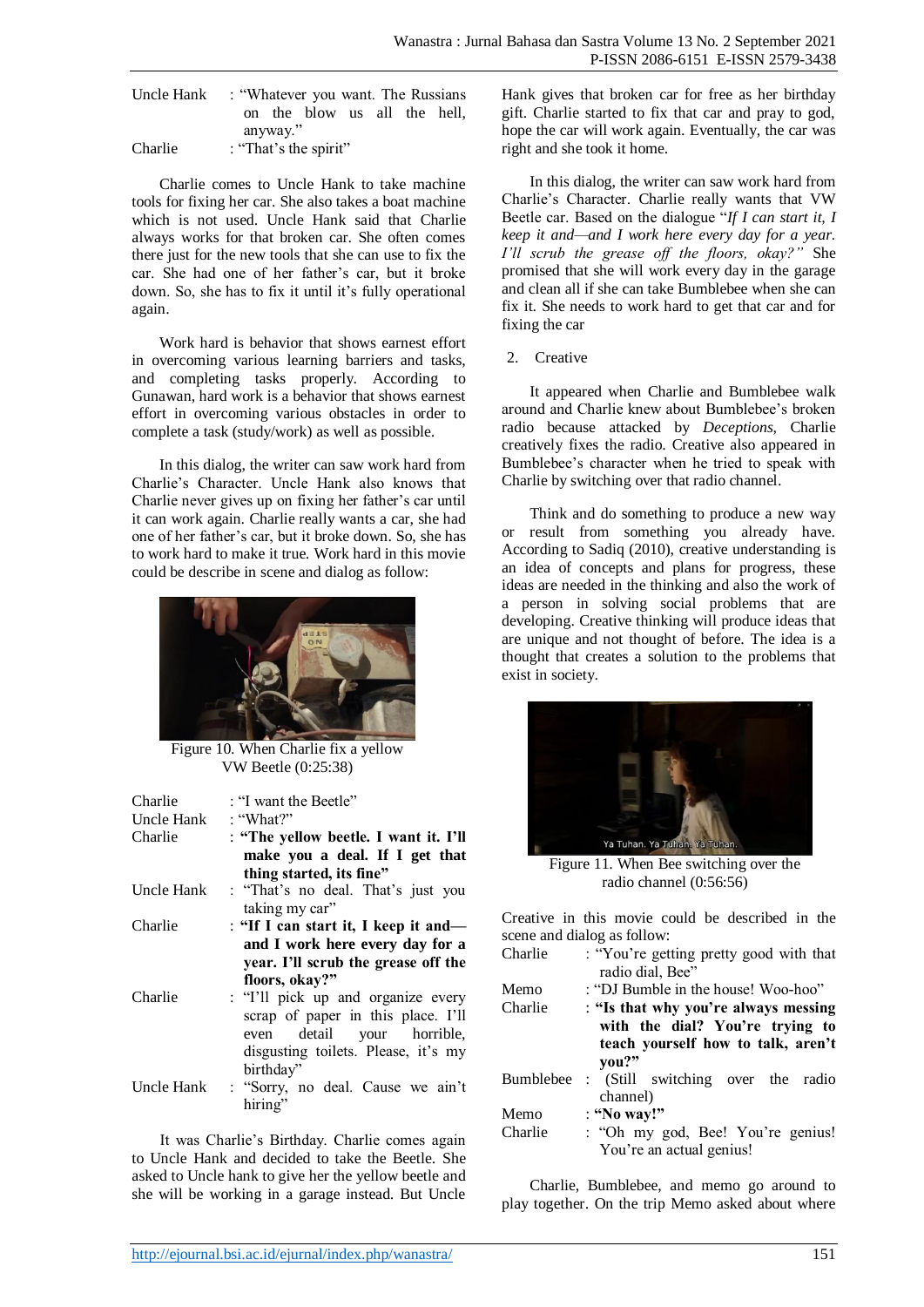Bumblebee came from, but Charlie also didn't know. Then Memo proposes Charlie to contact the police and Charlie refuses because they will do strange science experiments on Bumblebee. And at that moment Bumblebee played the song instead of talking by playing the radio channel.

From the dialog *"Is that why you're always messing with the dial? You're trying to teach yourself how to talk, aren't you?"*, the writer can find the creativity of Bumblebee. Charlie said that Bumblebee try to speak with Charlie and Memo using the radio by switching over the channel. So, now they can communicate with each other.

### 3. Care to Social

In this movie, the audience will notice how care Charlie and Bumblebee. When Bumblebee lost, Charlie was panicked and afraid if someone stole it. After that Charlie teach Bumblebee how if there's human except Charlie to avoid unwanted accidents.



Figure 12. When Bumblebee was gone (0:35:29)

Care to social in this movie could be described in scene and dialog as follow:

| Charlie | : "Good morning, Bum-----Bee?          |
|---------|----------------------------------------|
|         | <b>Bee?</b> Where<br>you?"<br>are      |
|         | (panicked)                             |
| Charlie | : "God! Oh, God! Oh, God! Bee!         |
|         | Where did you go?" (looking<br>around) |
| Charlie | : "Otis! Have you seen my car?         |
|         | (asking to her young brother)          |
| Otis    | : "Unfortunately, yes."                |
| Charlie | : "No, Otis, have you seen my car      |
|         | today? It was—It was in the            |
|         | garage. Someone's stole it!"           |

According to Retno Listyarti, Social care is the attitude and actions that always want to assist other people and people in need. Care to social is about the attitudes and actions that always want to assist other people and communities in need. For example: helping each other and many more.

From the dialog *"God! Oh, God! Oh, God! Bee! Where did you go?"* shows that Charlie so cares about her car, Bumblebee. When she doesn't see him, she will be panicked and looking for him everywhere and asking everyone if anyone sees her car. And when she knew that her car was taken by her mother to go to the vet, she was more panicked because she was afraid if Bumblebee does something strange like showing himself that he was a robot or anything else. It was cared to social. Care to social in this movie could be described in scene and dialog as follow:



Figure 13. When Charlie asked help to Memo for help Bumblebee (1:18:53)

Television : "Residents of Brighton Falls have been witnessed to an unusual sight this Evening. Armed forces pouring in to town as a part of what we were told, is a routine military exercise, setting up camp at our own McKinon air base-----'

| Charlie | : "If Bumblebee still alive, that's<br>where they keeping him. We<br>have to go. We have to try and<br>safe him" |
|---------|------------------------------------------------------------------------------------------------------------------|
| Otis    | : "Count me in. I'll take point"                                                                                 |
| Charlie | : "No. You won't"                                                                                                |
| Otis    | : "Come On"                                                                                                      |
| Charlie | : "No. Otis."                                                                                                    |
| Otis    | : "But I can help. Mr. Larry---"                                                                                 |
| Charlie | : "Look, I need someone here. I need<br>someone reliable to make sure that<br>Mom and Ron don't know that I'm    |
|         | gone"                                                                                                            |
| Otis    | : "I am someone reliable"                                                                                        |
| Charlie | : "Hell, Yeah. You're"                                                                                           |
| Otis    | : "Good luck!"                                                                                                   |

Charlie went to Memo's house to ask for help to save Bumblebee. Charlie also asked Otis for help, so her parents wouldn't know she was gone. After that, they went to the place where Bumblebee was locked down and try to save him. When they arrived, they saw *Deceptions* tortured Bumblebee and killed Mr. Powell. And after *Deceptions* went out, Charlie and Memo enter and safe Bumblebee.

The writer can find Care to Social in Charlie's character based on the dialog *"If Bumblebee still alive, that's where they keeping him. We have to go. We have to try and save him"* Charlie said to Memo that they have to go and try to safe Bumblebee. And Memo agrees with that. they went to McKinon to save Bumblebee. Helping someone in a dangerous time is one of care to social.

From all the actions in the dialog, it shows care to social. Bumblebee's action to fight Shatter is because he cares to Charlie. And Charlie's action to dive into the water is because she cares to Bumblebee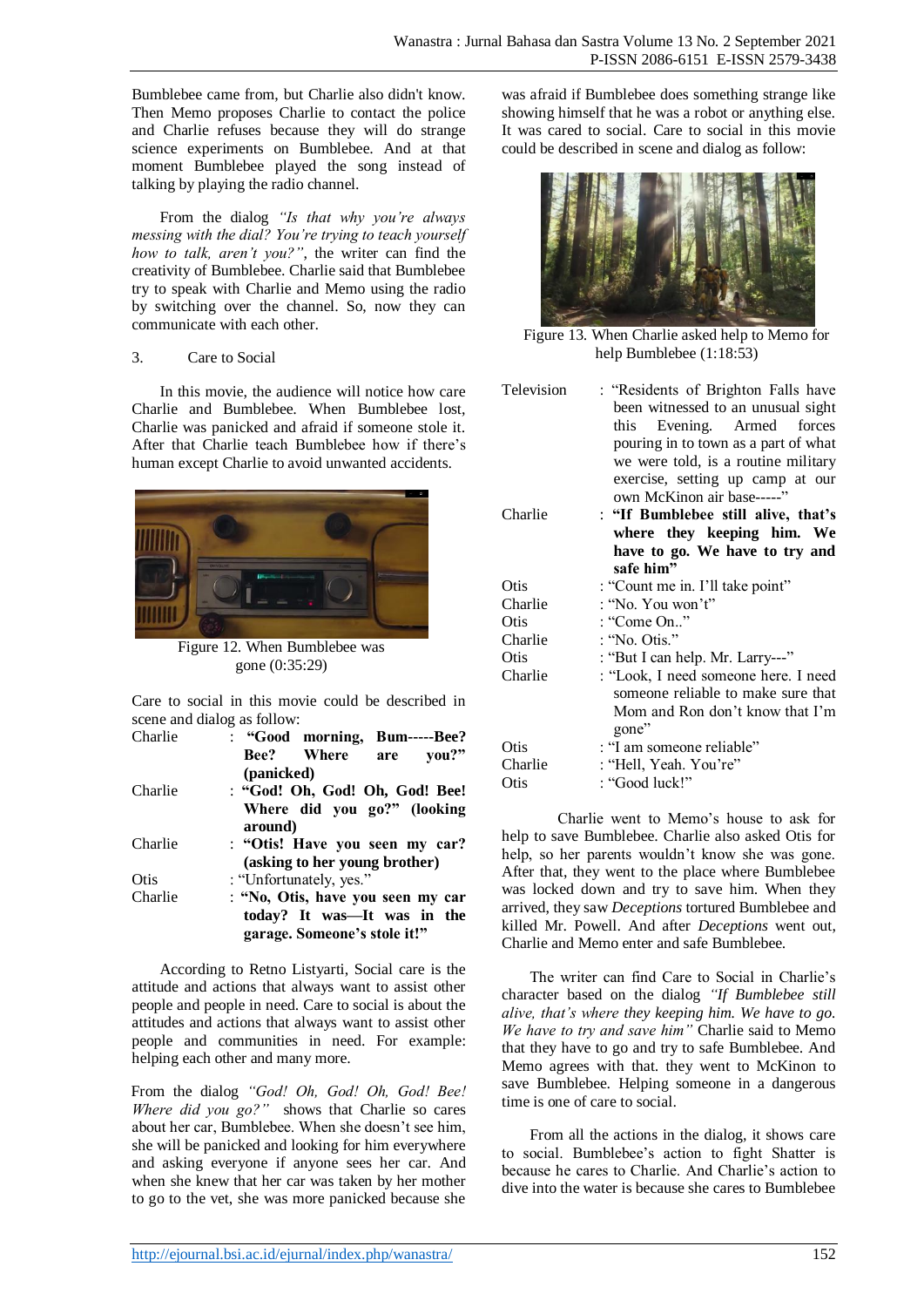and wants to safe him. They help each other, they also care each other.

4. Curiosity

In this movie, curiosity appeared when Charlie gives so many questions to Bumblebee. It means Charlie was so curious about who is Bumblebee and where is he lives and everything about Bumblebee.



Curiosity in this movie could be describe in scene and dialog as follow:

|                                                  |                      | come from?"                    |  |  |  |     |
|--------------------------------------------------|----------------------|--------------------------------|--|--|--|-----|
| Charlie                                          |                      | : "What are you? Where did you |  |  |  |     |
| Charlie approach to Bumblebee and touch his face |                      |                                |  |  |  |     |
|                                                  |                      | understand me?"                |  |  |  |     |
| Charlie                                          |                      | : "I won't hurt you. Can       |  |  |  | vou |
| Charlie                                          |                      | : "Oh my god. Do you speak?"   |  |  |  |     |
| <b>Bumblebee</b>                                 | : (saying something) |                                |  |  |  |     |
| Charlie                                          |                      | : "Hi," (approach)             |  |  |  |     |
|                                                  |                      |                                |  |  |  |     |

Charlie saw the car was changed into a robot, she was shocked and want to run. But when she saw the robot, she closed the door because she taught that he was kind. Then, Charlie approached him and heard he said something then she asked about is he can speak or not. And after that, she asked everything to Bumblebee.

Curiosity is when attitudes and actions that always strive to find out more deeply and extensively from something that is learned, seen, and heard. Samani and Hariyanto stated that curiosity (curiosity) is the desire to investigate and seek understanding of natural secrets or social events that are happening. For example, curious about something that has never been found, curious about someone and many more.

In the dialog *"What are you? Where did you come from?"* shows curiosity, shows interest so Charlie is curious about things about Bumblebee. Asking who is he and where did he come from is a sign that Charlie curious about Bumblebee. She wants to know more deeply about Bumblebee.



Figure 15. When Charlie ask to Bumblebee (0:42:12)

Curiosity in this movie could be describe in scene and dialog as follow:

| Charlie | : "It sucked being couped up in a   |
|---------|-------------------------------------|
|         | VW all day, huh?"                   |
| Charlie | : "Is there-- anyone can help you?" |
| Charlie | : "Do you have a family? You know,  |
|         | like a mom, dad, or siblings. You   |
|         | all love each other or drive each   |
|         | other crazy and you can't wait to   |
|         | get away and start your own life."  |

After teaching Bumblebee some things that should and should not be done, they walk around the forest. At that moment Charlie asked Bumblebee a lot of questions. Charlie didn't stop asking questions about deep things. Then Bumblebee shows Charlie his broken part and asks him to fix it.

From the dialog above, the writer can say that Charlie was so curious about Bumblebee. She asked many things like *"It sucked being couped up in a VW all day, huh?"* and she also asked to him *"Is there- anyone can help you?"* and about his family or parents and much more because Charlie is so curious about it. She wants to know every single thing from Bumblebee. But Bumblebee can't answer it because his radio was broken and he can't speak anymore. So, he asked to Charlie to fix his radio.

There are 4 kinds of moral values that most appear in this movie, they are Work hard, creative, care to social, and curious. The reason is that *Bumblebee* movie is the movie that shows care. Work hard because Charlie Watson is a hard worker that has high creativity in fixing machine. Curious because Bumblebee and Charlie have high curiosity, they want to know each other about themselves. It's a story between robots and humans.

# **CONCLUSION**

After watching and analyzing *Bumblebee* movie, the writer can conclude two main points have been discussed in this paper. There are types of moral values from the main character and moral values most appear in *Bumblebee* movie. In this movie, the main characters are Charlie Watson and Bumblebee.

First, it is about analyzing moral value in the main character, Charlie Watson. There are eight types of moral values from Charlie Watson's character. They are work hard, care to social, creative, curious, friendly or communicative, independent, and appreciate achievement.

Second, it is about types of moral values that most appear in *Bumblebee* movie. There are 4 moral value most appear in the movie, they are work hard, creative, care to social, and curiosity.

### **BIBLIOGRAPHY**

Am, Y. T., Kuncara, S. D., & Setyowati, R. (2017). *Analysis of the Main Character Needs in Life*